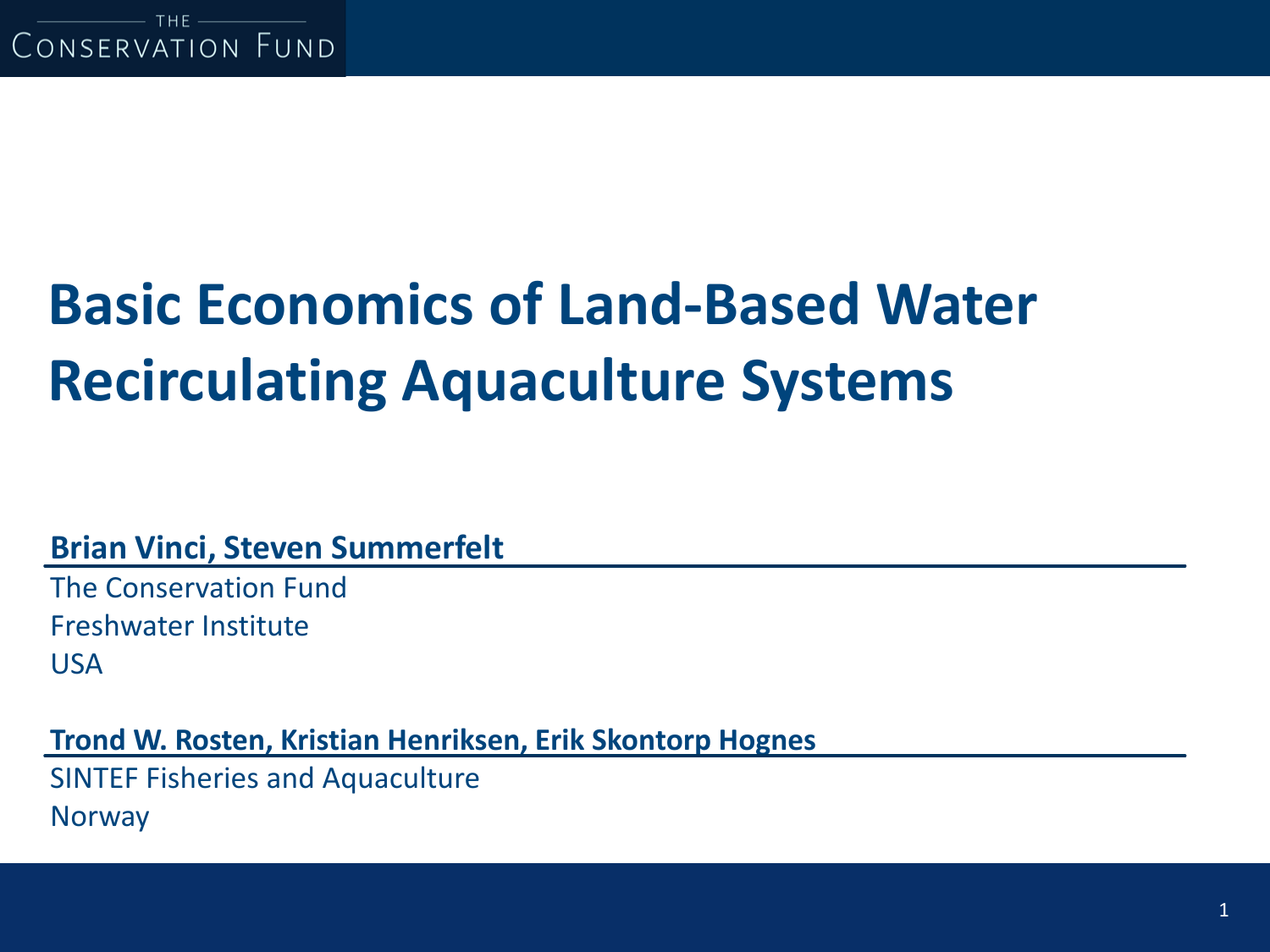## **Outline**

### • **Basic Economic Elements of Land-Based RAS**

- Capital Expense (CAPEX)
- Operating Expense (OPEX)
- Working Capital

### • **Comparison of Land-Based RAS and Net-Pen Salmon Production Models**

- Capital Expense
- Biological Production Model
- Production Cost
- Cash Flow
- Net Present Value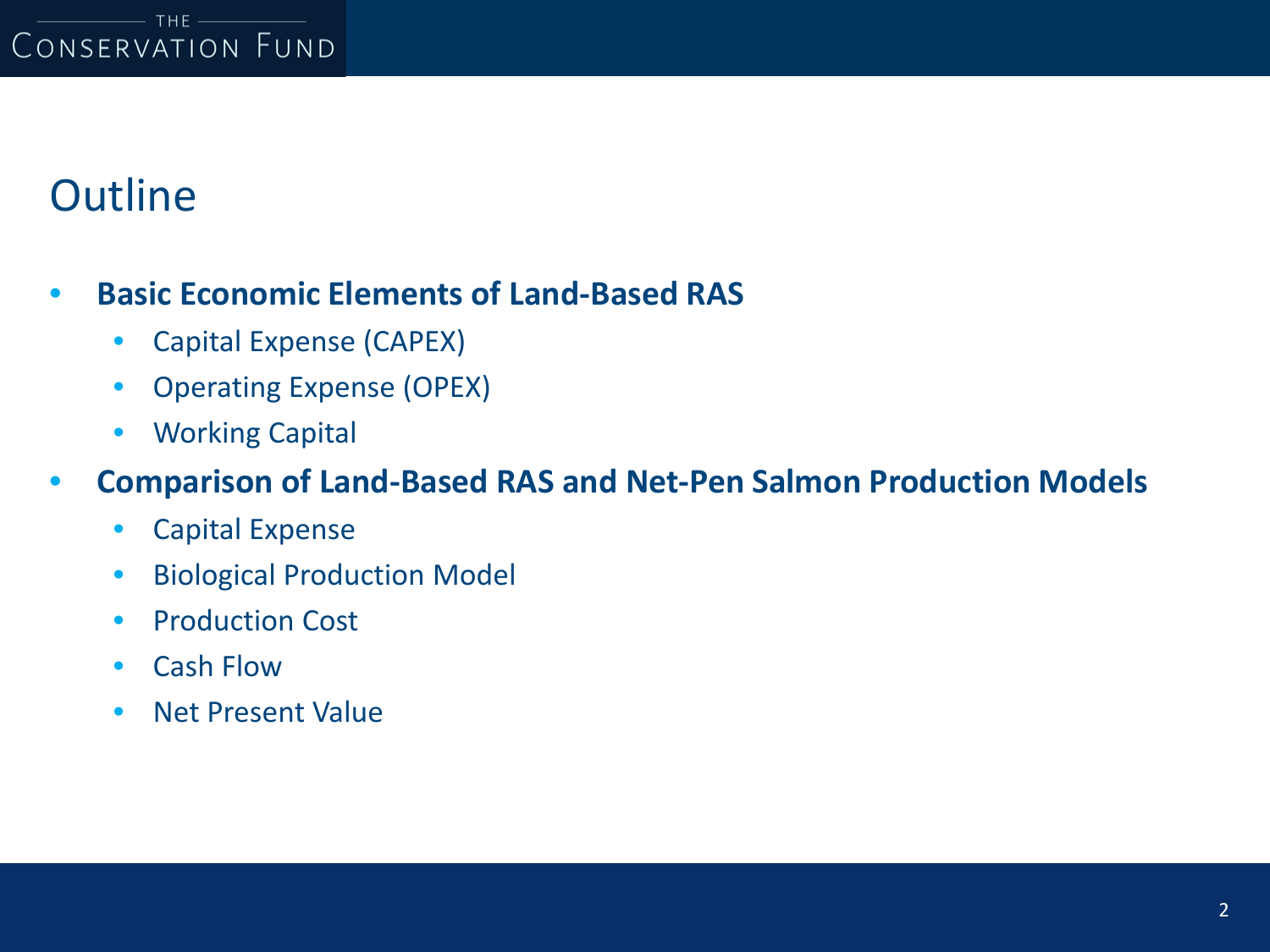# Capital Expenses for Land-Based RAS (CAPEX)

- **Land**
- **Rearing Tanks**
- **Buildings**
- **RAS Equipment Package**
- **Water Supply System**
- **Feeding System**
- **Backup Generator System**
- **Monitoring and Control System**
- **Effluent Treatment/Solids Management**
- **Processing Facility**

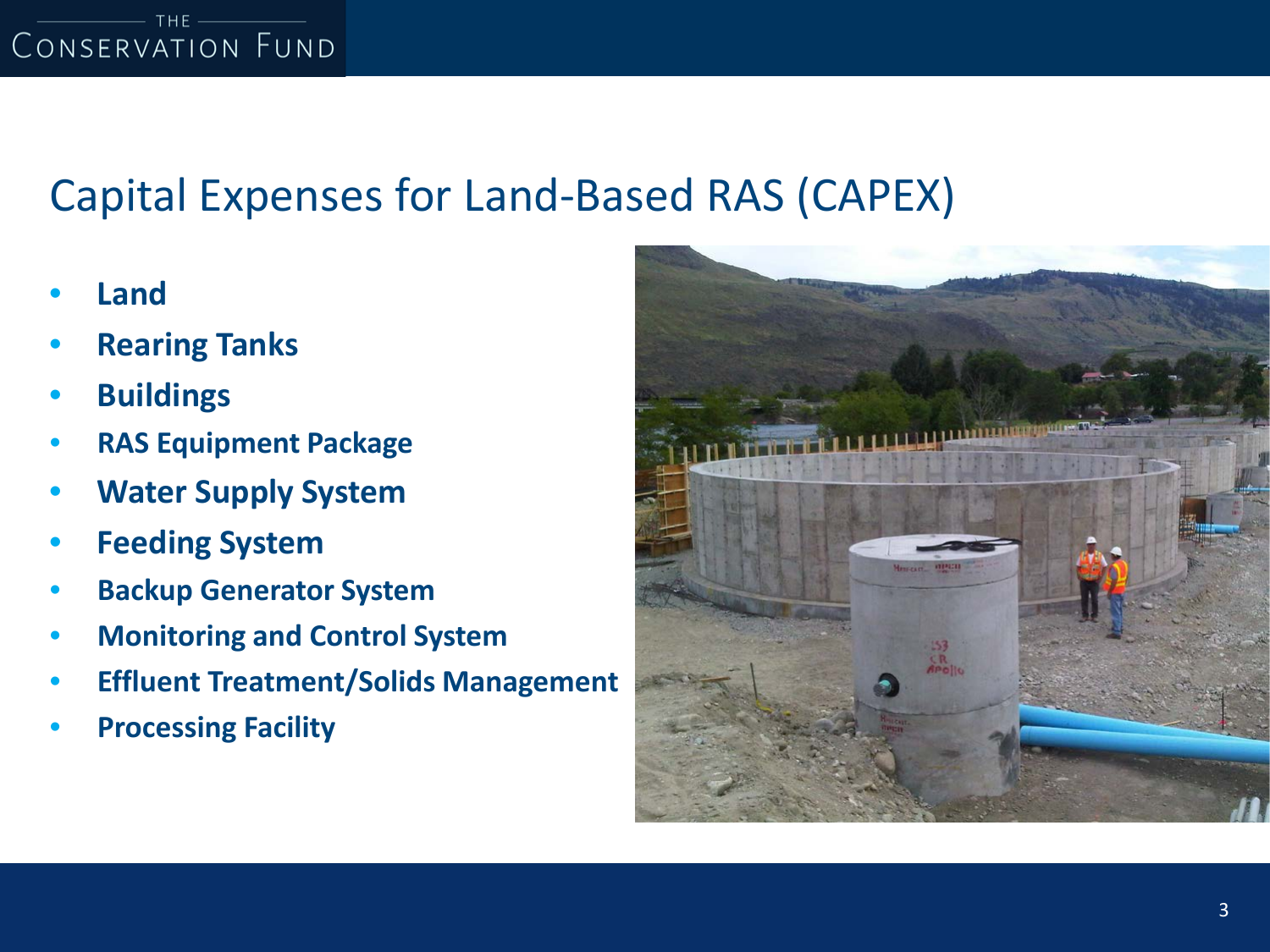

### Operating Expenses for Land-Based RAS (OPEX)

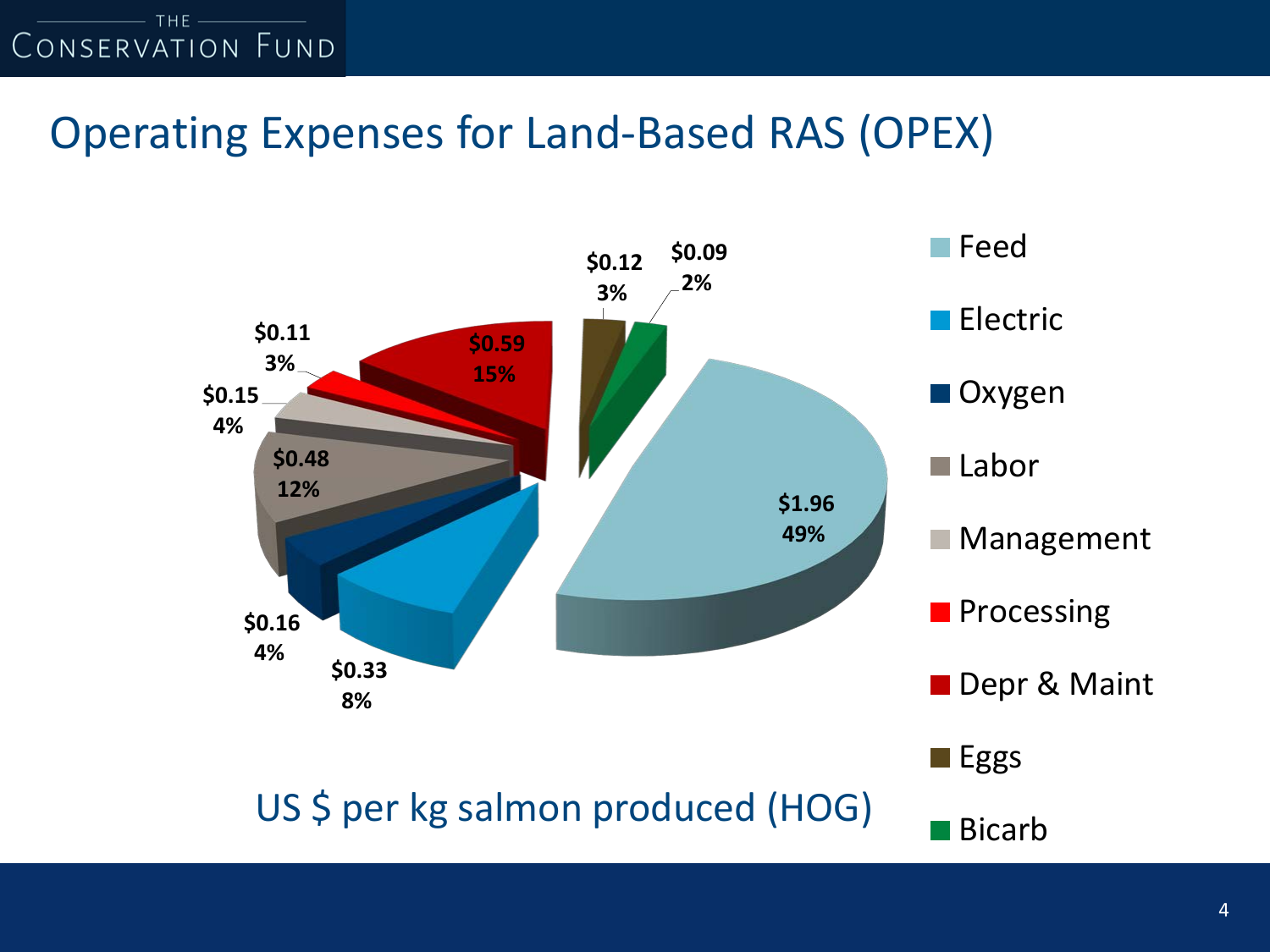## Working Capital Requirement

- **The business requires enough upfront cash reserve to cover the expenses throughout the initial production cycle until the first harvest generates sales revenue**
	- Atlantic Salmon 24 months
	- Rainbow Trout/Steelhead 12 months
	- Tilapia  $6$  months

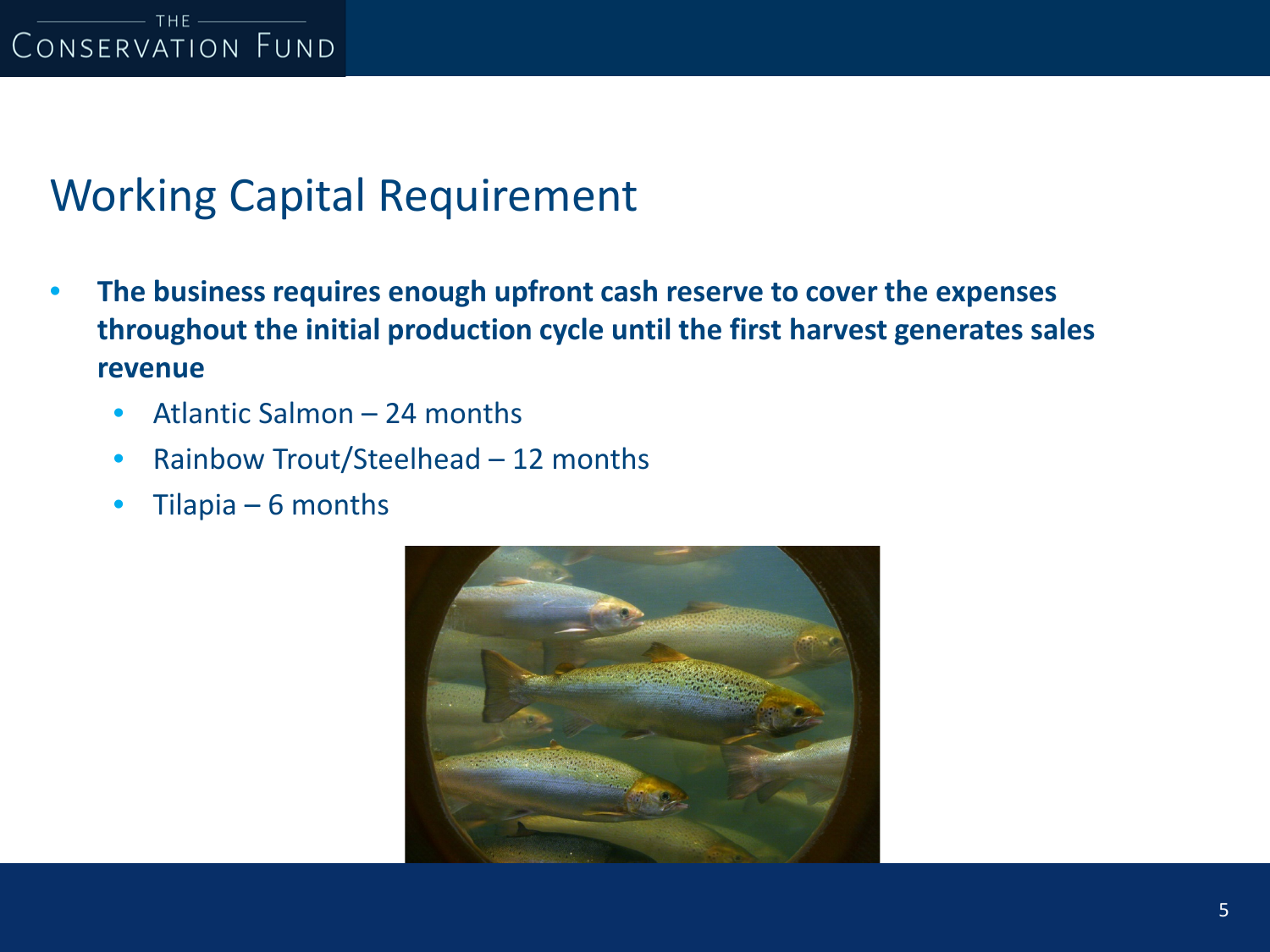### Economic Comparison of Two Production Models



### **Land-based RAS farm**

Producing 3,300 M.tons HOG Atlantic Salmon



### **Model Net Pen farm**

Producing 3,300 M.tons HOG Atlantic Salmon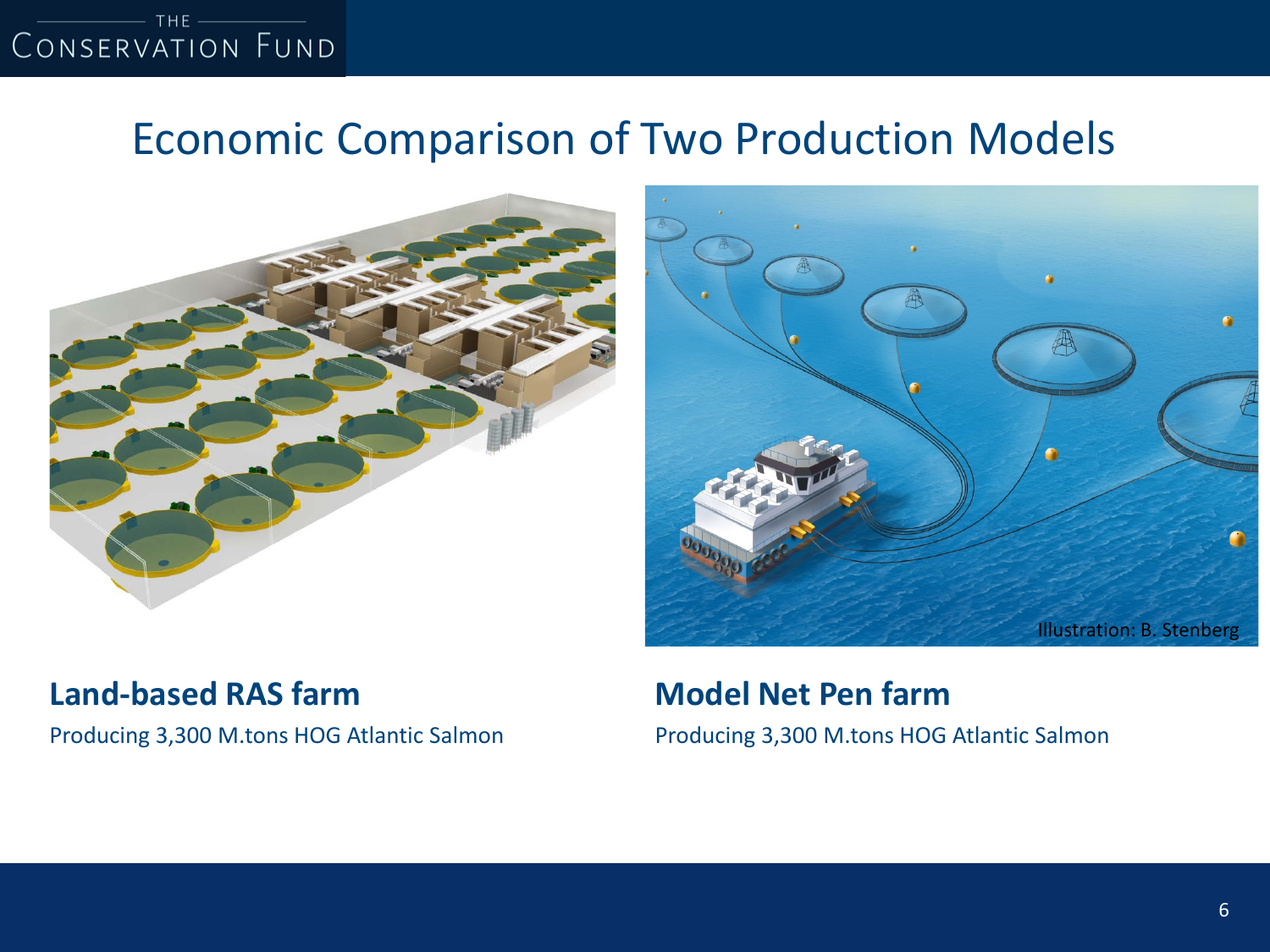#### $-THE =$ CONSERVATION FUND

### Capital Expense



**Model Land-based RAS farm (32 million US \$ )** One production site

Invested equipment:

- $\cdot$  40,000 m<sup>3</sup> of rearing tank volume
- 25,500  $m<sup>2</sup>$  of building area
- 2,500 m<sup>2</sup> processing facility
- 885 m<sup>3</sup>/min of pumped RAS flow
	- Pumps and Piping
	- Screen filters
	- Biofilters
	- Gas Conditioning Filters
- 1.08 1.26 kg feed per  $m<sup>3</sup>$  supply water
- Feeding Systems
- **Backup Generators**

Investments in total: 32 M US \$ - approximately 192 MNOK

Maintenance and reinvestments set equal to the depreciations



### **Model Net Pen farm (12.3 million US \$):**

Two production sites, each with six net pen cages.

- $\approx$  587,000 m<sup>3</sup> net-volume
- 120,000 m<sup>2</sup> area footprint visible at sea
	- ≈179,000 m2 area footprint incl. no thoroughfare zone
	- $\approx$ 463,000 m<sup>2</sup> area footprint incl. no fishing zone

Invested equipment:

- 3 licences
- 12 Floating rings (157m $\phi$ )
- 24 nets (25 m deep)
- 2 mooring systems
- 2 boats
- 2 feed barges (150 Mtons)
- 12 camera systems
- 12 feed distributors
- 12 power systems

Investments in total: 72.9 MNOK – approximately 12.3 M US \$ Maintenance and reinvestments set equal to the depreciations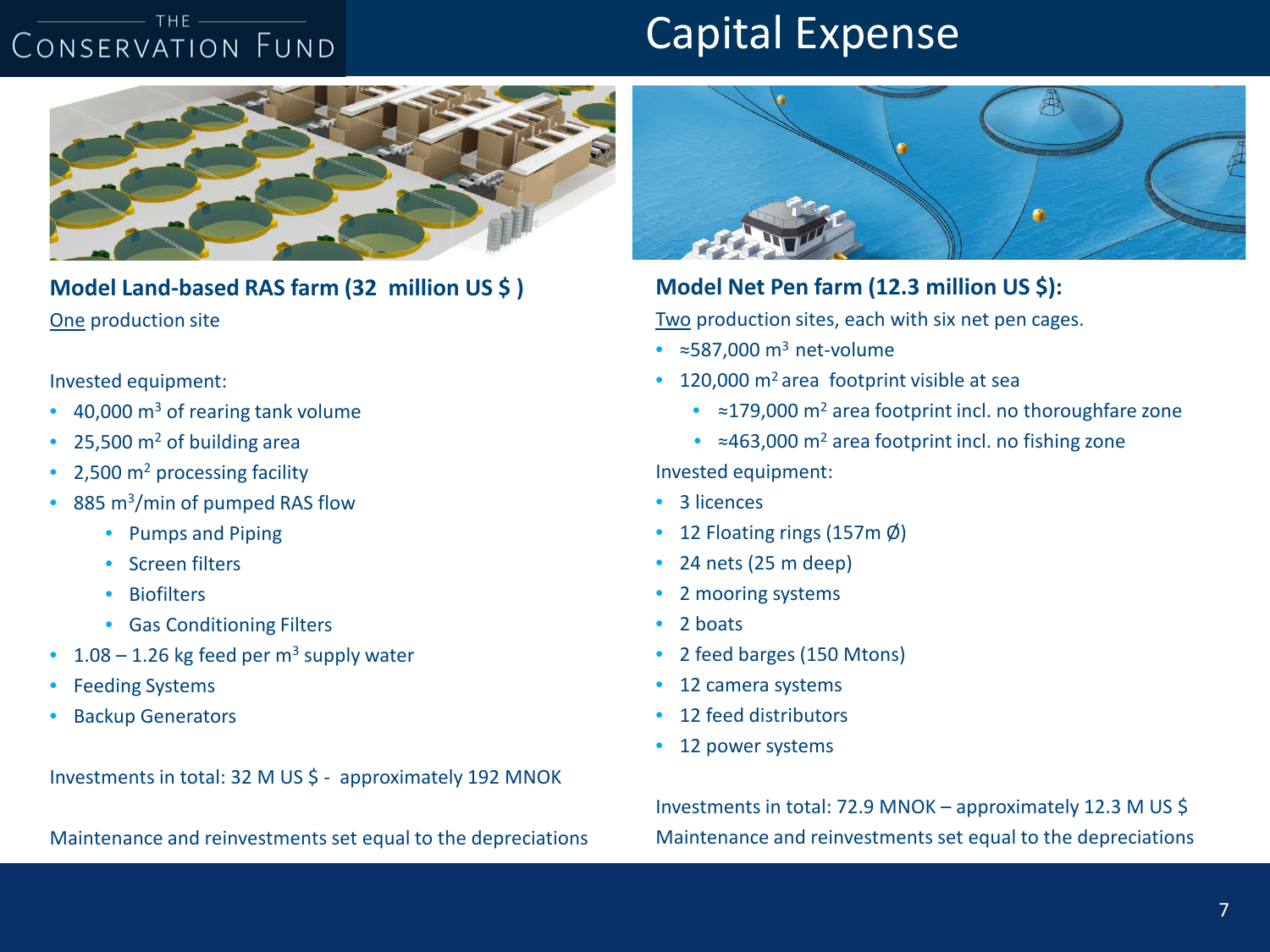#### $-$  THE  $-$ CONSERVATION FUND

# Biological Production



#### **Model Land-based RAS farm**

- One production site for all life-stages
- Four cohorts per year
- Growth based on thermal growth coefficients from Freshwater Institute growout trials, adjusted down by 10%:
	- 1.1 for Fry
	- 1.25 for Smolt
	- 1.8 for Pre-growout
	- 2.2 for Growout
- Mortality per generation 16%
- Feed conversion ratios:
	- 0.75 for Fry
	- 0.90 for Smolt
	- 1.0 for Pre-Growout
	- 1.1 for Growout
- Overall Feed to Whole Fish Produced (kg/kg): 1.09



#### **Model Net Pen farm:**

- 2 production sites & 3 licences of 780 M.tons of maximum total biomass at sea.
- Two transfers of smolts to sea annually, to one site
	- S1 at 1st of April, 100 grams, 520' smolts in three cages
	- $-$  S0 at 1<sup>st</sup> of August, 75 grams, 520' smolts in three cages
- Growth based on the Skretting table, Specific Growth Rate (SGR), adjusted down by 12 %.
- Mortality per generation approximately 16.1 % (average in Mid-Norway in 2011) (Norwegian Food Safety Authority 2011).
- Economic feed conversion ratio: 1.27 (average in Norway over the last ten years) (Directorate of Fisheries 2013).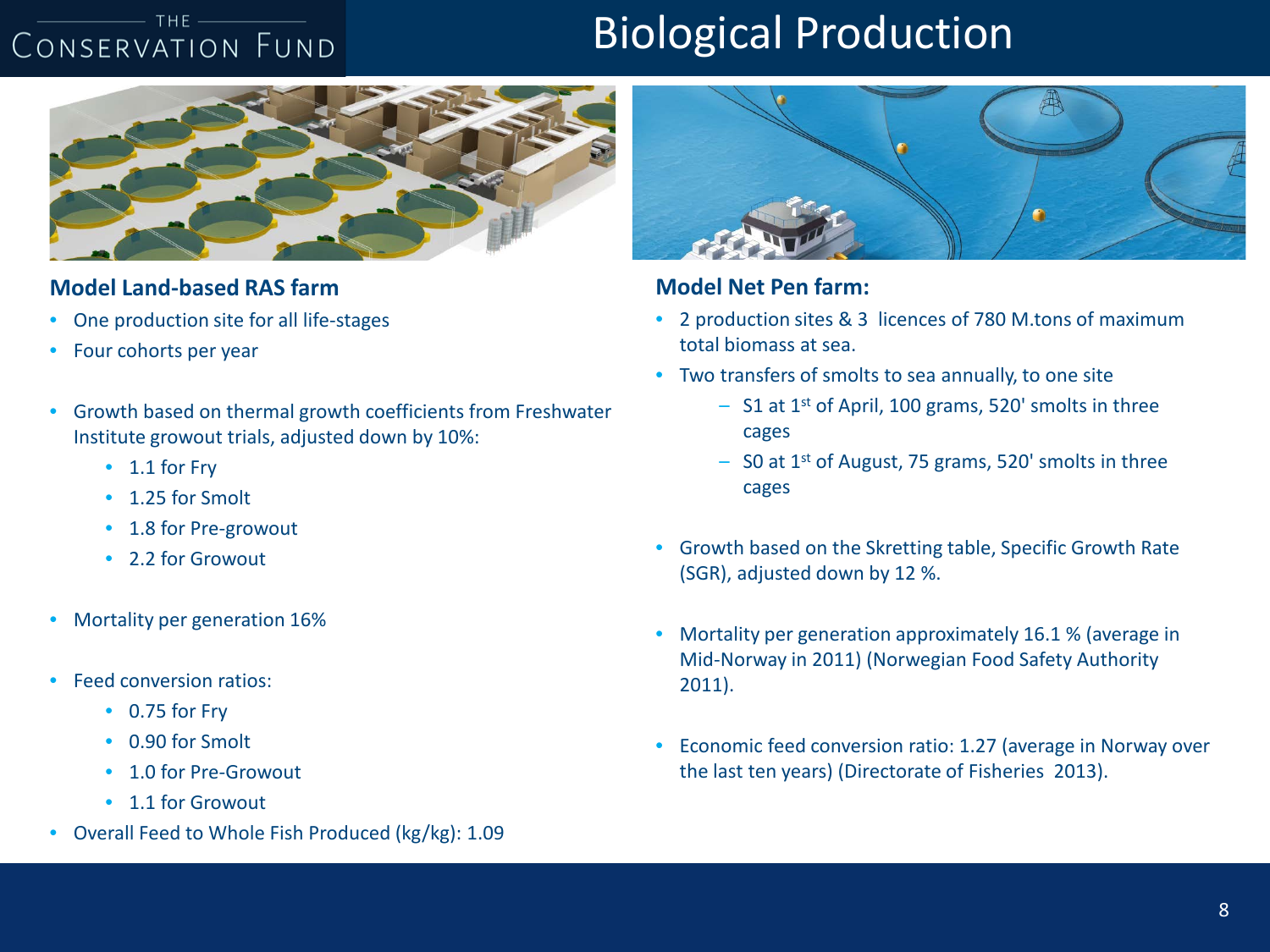#### $-$  THE  $-$ CONSERVATION FUND

### Biological Production



#### **Model Land-based RAS farm**

- Rearing Density
	- 80 kg/ $m^3$  maximum
- Harvesting:
	- Time from first feeding to first harvest: 21 months
	- Harvest every week of the year
		- Each cohort harvested over 13 weeks
		- One grisle harvest at  $^{\sim}$ 1.2 kg for 50% of males
	- Harvest in total: 3,947 M.tons LWE; 3,300 M.tons HOG (5 % purge loss / 12 % HOG loss)
	- Initial harvest weight (whole fish): 4.5 kg
	- Average harvest weight (whole fish): 5.1 kg
- No downtime in the bioplan



#### **Model Net Pen farm:**

- Rearing Density
	- 25  $kg/m<sup>3</sup>$  maximum
- Harvesting:
	- Time from first feeding to first harvest: 24–31 months
	- Time at sea before first harvest: 16 months
	- Harvest 8 months of the year
		- Harvest S1 from July to October
		- Harvest S0 from November to February
	- Harvest in total: 3,975 M.tons LWE; 3,299 M.tons HOG (5 % purge loss /12 % HOG loss)
	- Average harvest weight (whole fish) : 4.5 kg
- Two months of fallowing between production cycles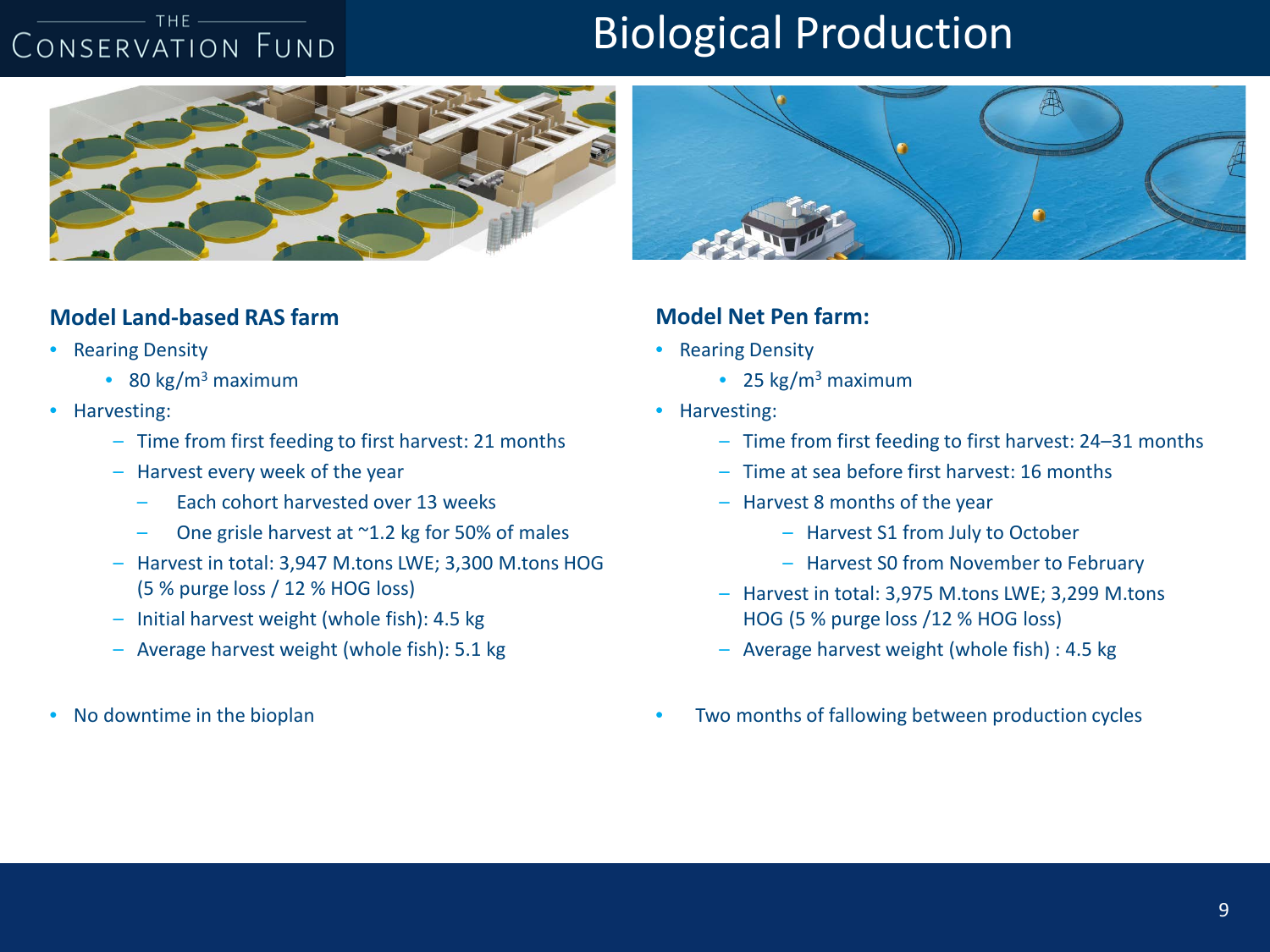### **Biomass**



### **Model Land-based RAS farm Model Net Pen farm**



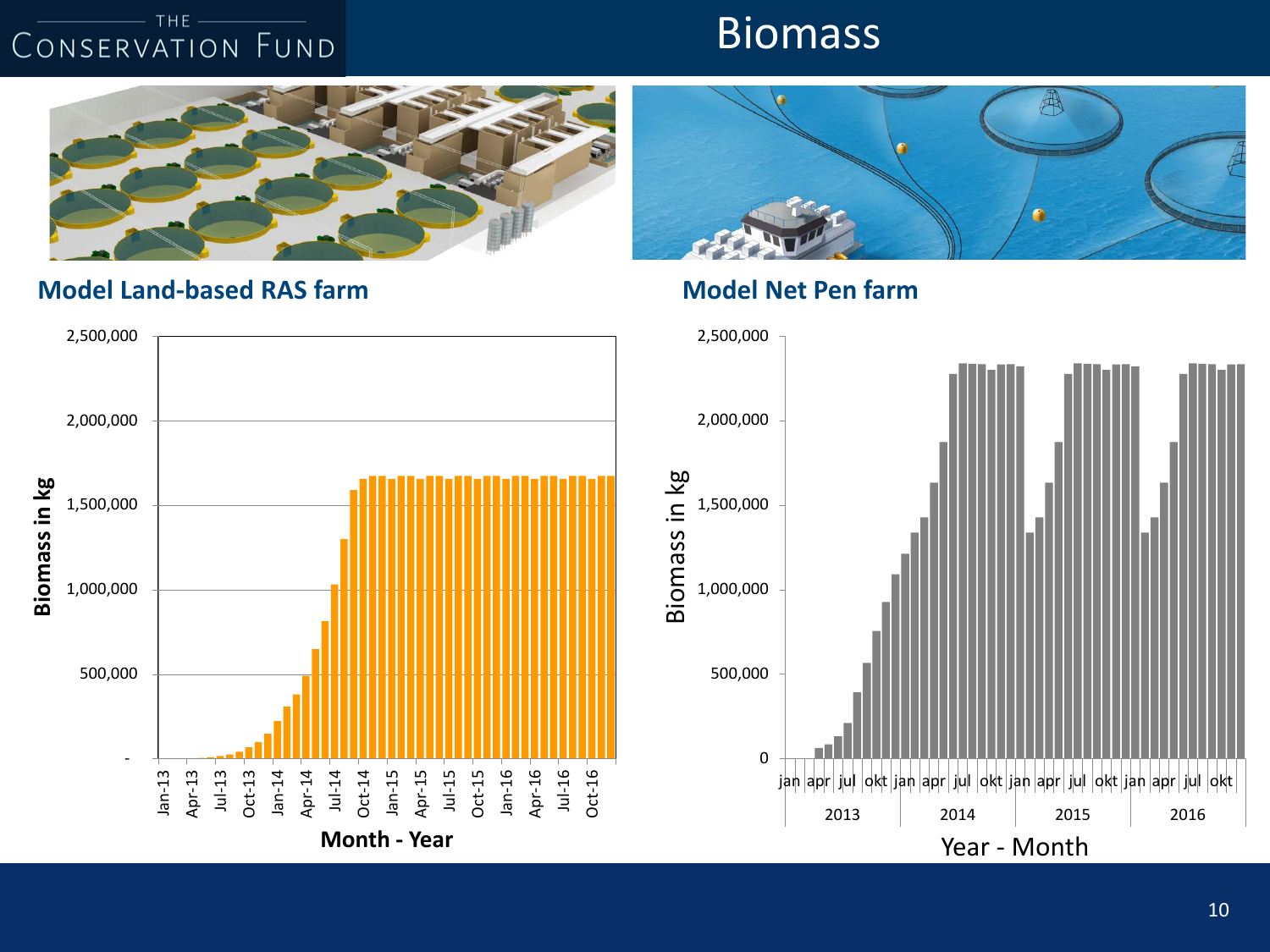### Feeding



### **Model Land-based RAS farm Model Net Pen farm**





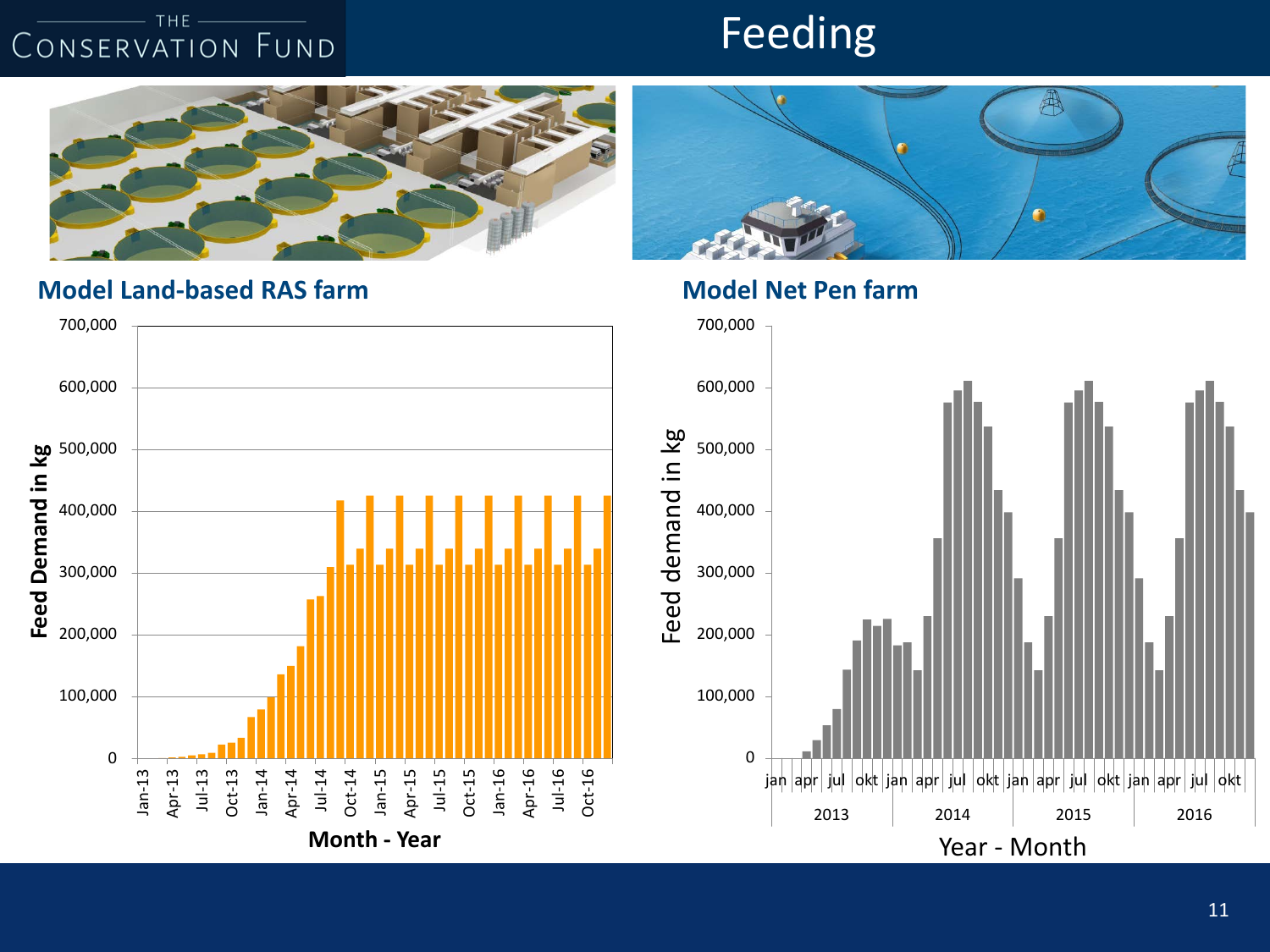### **Harvest**



**Model Land-based RAS farm Model Net Pen farm** 



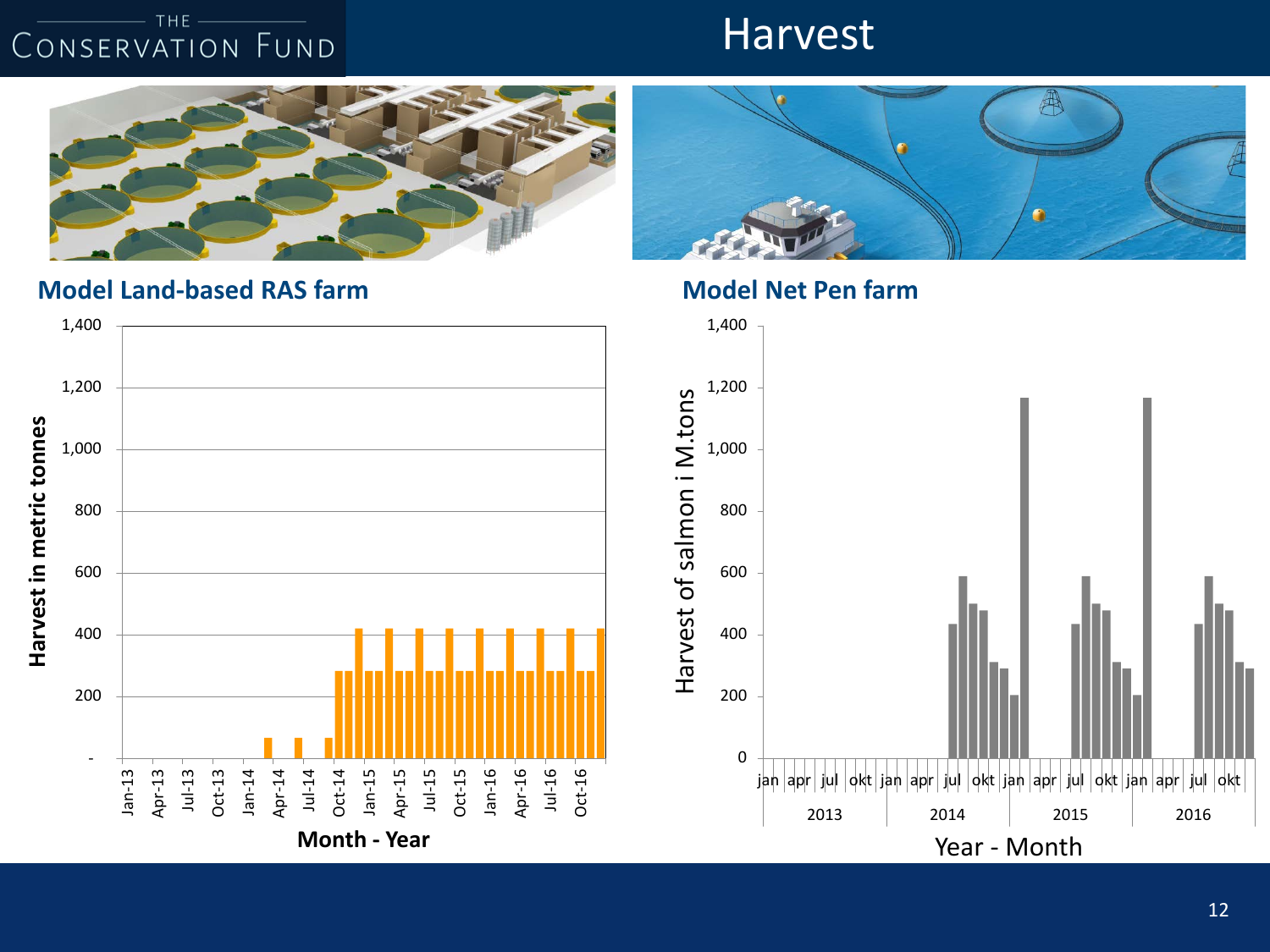#### THE-Production Cost (at steady state), USD/HOG CONSERVATION FUND



3.98 USD





### **Model Land-based RAS farm**

Total estimated production cost per kilo HOG: 3.98 US \$

> – Uses 0.05 US \$ / kWh; Comparative Norway is 0.17 US \$ / kWh

### **Model Net pen farm**

Total estimated production cost per kilo HOG: 4.24 US \$

processing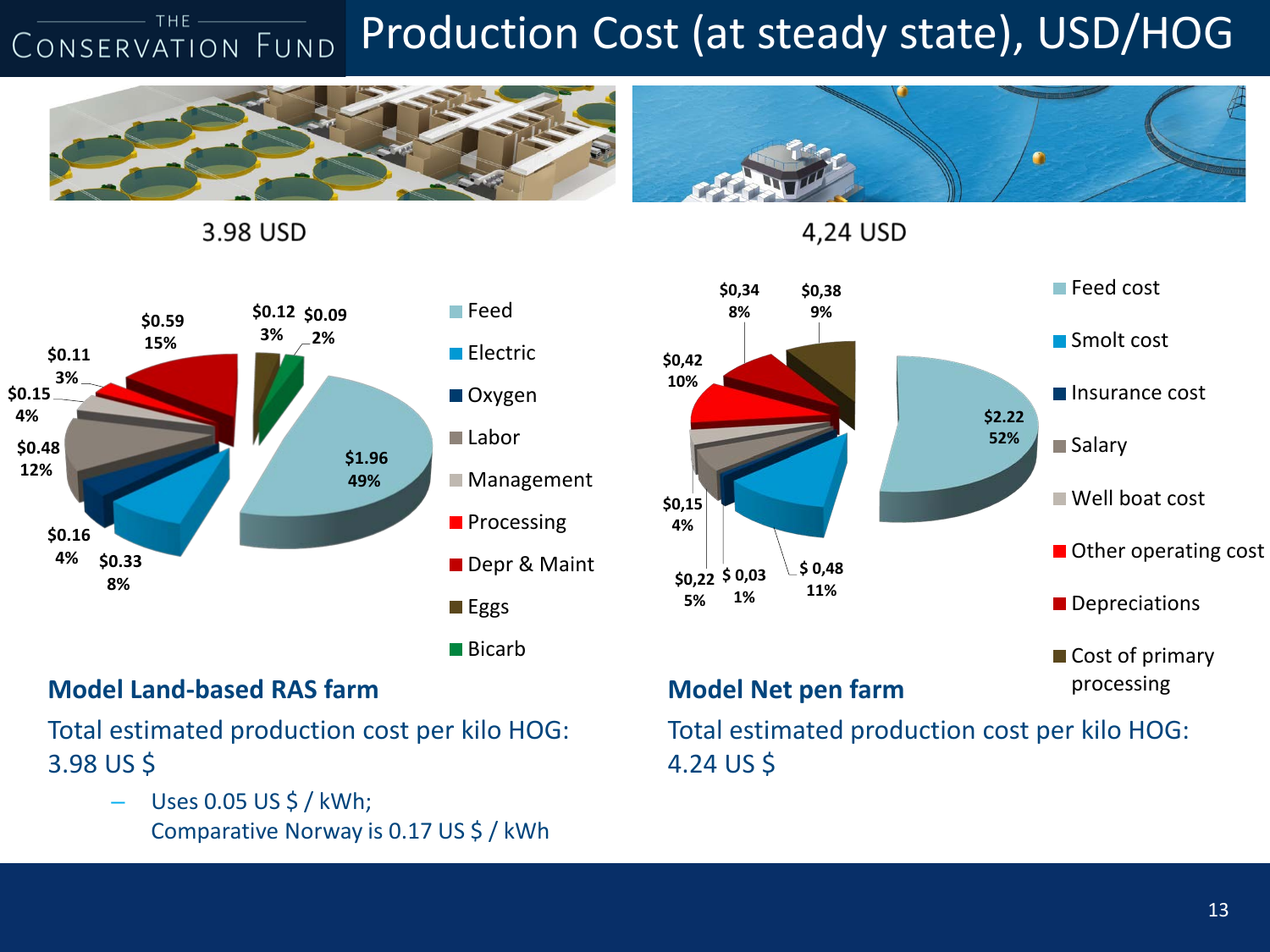### Comments: EFCR, mortality & utilization: Model Net Pen Farm

- Not a optimal utilization of three licences!
	- It's possible to harvest as much as  $1,600 1,700$  M.tons per licence ( $\approx$ 2 x Model)
		- Requires a more large-scale operation
- Average EFCR used in the calculation is high: 1.27
	- It's possible to achieve an EFCR more closely to 1.00
		- Top 25 % EFCR in Norway over the last ten years is 1.14
		- Top 10 % EFCR in Norway over the last ten years is 1.04
- Average mortality at 16.1 % is high
	- Some sites in Norway are now achieving only  $2 4$  % mortality
	- Then on the other side, some sites have mortality at over 30 % mostly due to disease.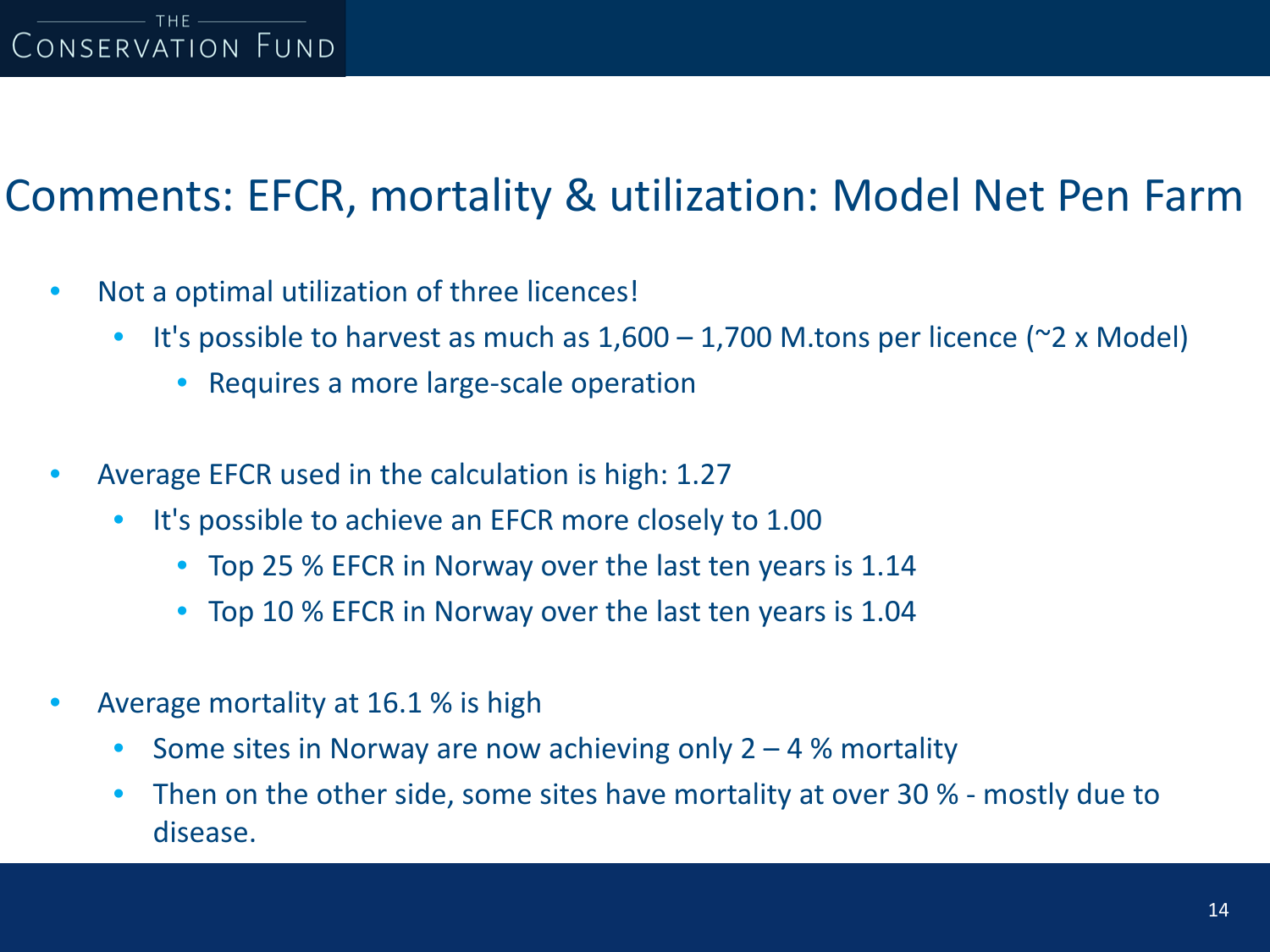# Use of "best-practice" inputs

- EFCR: 1.14
- Mortality: 8 % per generation
- Gives a production cost of 4 US \$/kg HOG (Compared to 4.24 US \$/kg)
	- Reduction in feed cost
	- Reduction in smolt cost
- Model Net Pen Yield per smolt: 3.44 kg
	- Model Net Pen Base Case: 3.17 kg
- Model RAS Yield Per Smolt: 3.97 kg HOG

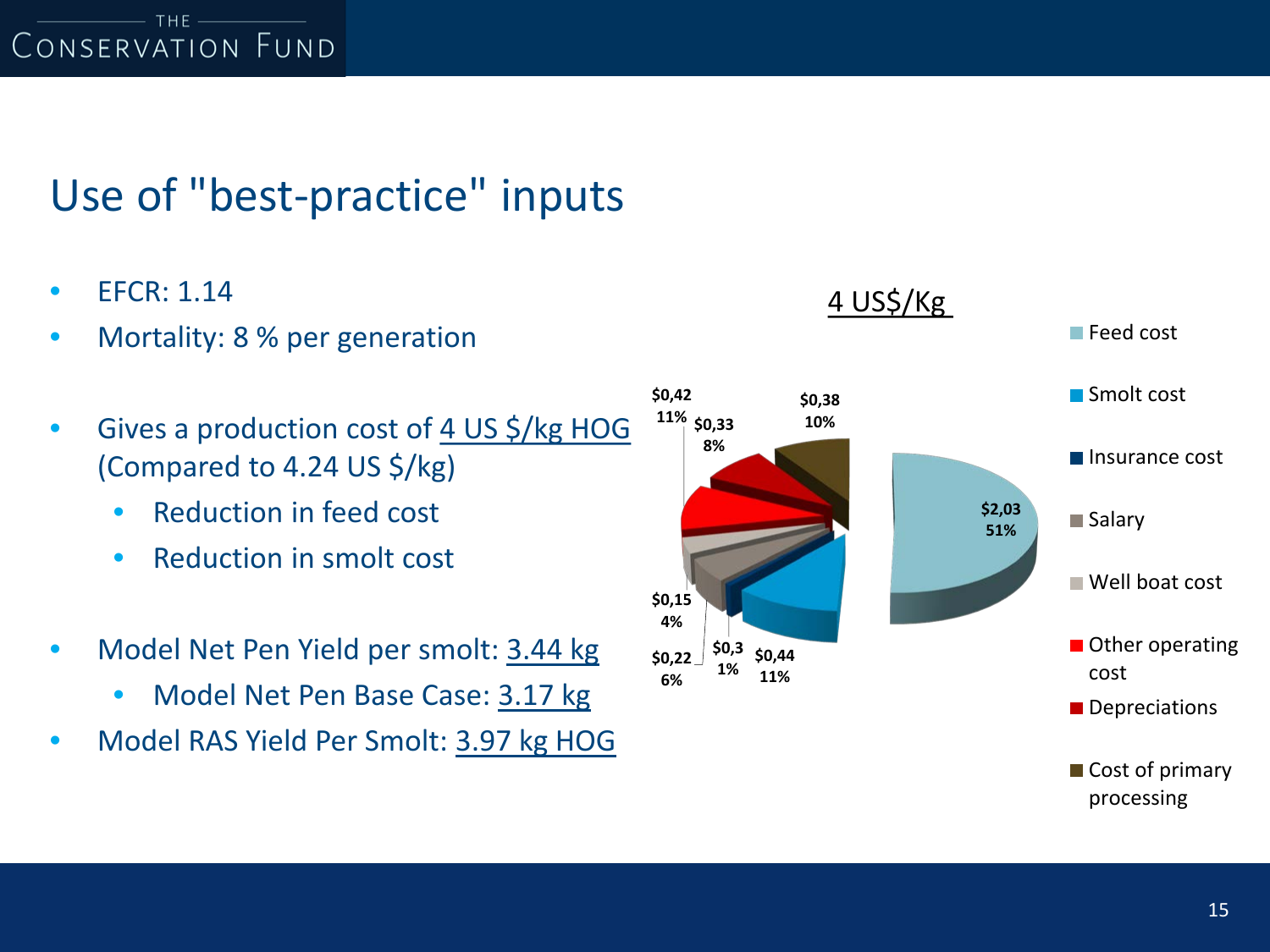# Market and Price

- Initial test marketing in the Vancouver area and in the Washington DC area indicated that product sold at premium pricing (30% or more).
	- Basis of premium was different in different markets sustainable (BC) and local (DC)
- Land-based RAS produced salmon is a premium product that is being sold into an incremental market that currently doesn't buy net pen salmon (Kuterra data).
- Most major retailers have sustainable seafood purchasing policies that land-based RAS produced salmon will be able to meet.

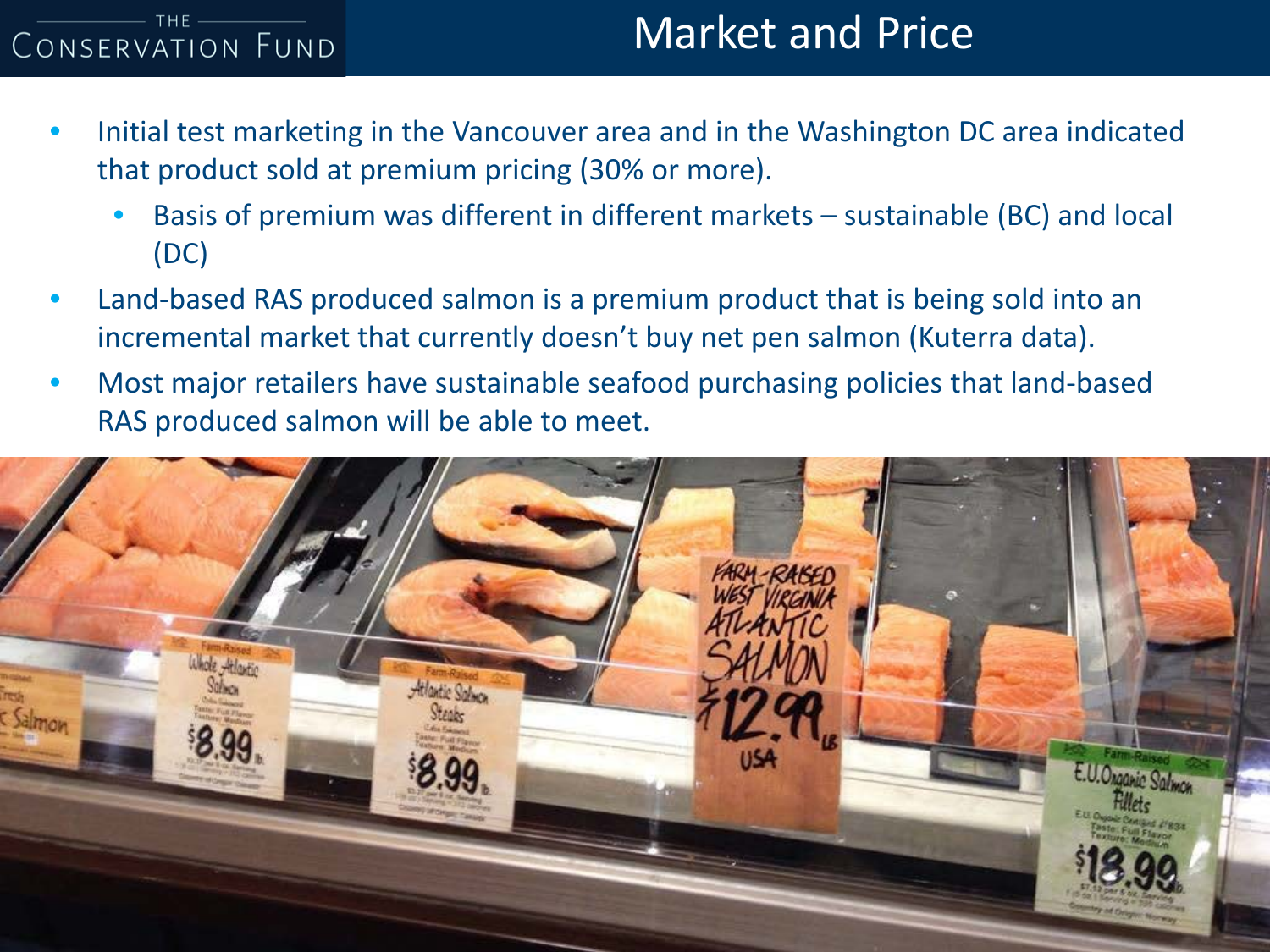#### Quick Estimation of Profitability – Base Case CONSERVATION FUND



**Model Land-based RAS farm – w/o Premium Price:**

#### **Investments:**

• Investments in total: 32 M US \$

#### **Income:**

- Price per kilo 34 NOK or 5.66 US \$
- Total estimated income: **18.68 M US \$**



**Model Net Pen farm – Conservative Performance:**

#### **Investments:**

• Investments in total: 12.3 M US \$

#### **Income:**

- Fish Pool forward prices
	- 2014: 35.85 NOK/kilo
	- 2015: 33.88 NOK/kilo (Jan Aug)
- Estimated price pr kilo: 34 NOK ≈ 5,66 US \$
- Total estimated income: **18.67 M US \$**

#### **Costs:**

- Production cost excluding financial cost: 4.24 US \$ / kg
- Total production costs (ex. finance): ≈**13.99 M US \$**

**Earnings before Interest and Taxes (EBIT): 4.68 M US \$**

#### **Costs:**

- Production cost excluding financial cost: 3.98 US \$ / kg
- Total production costs (ex. finance): ≈ **13.13 M US \$**

**Earnings before Interest and Taxes (EBIT): 5.55 M US \$**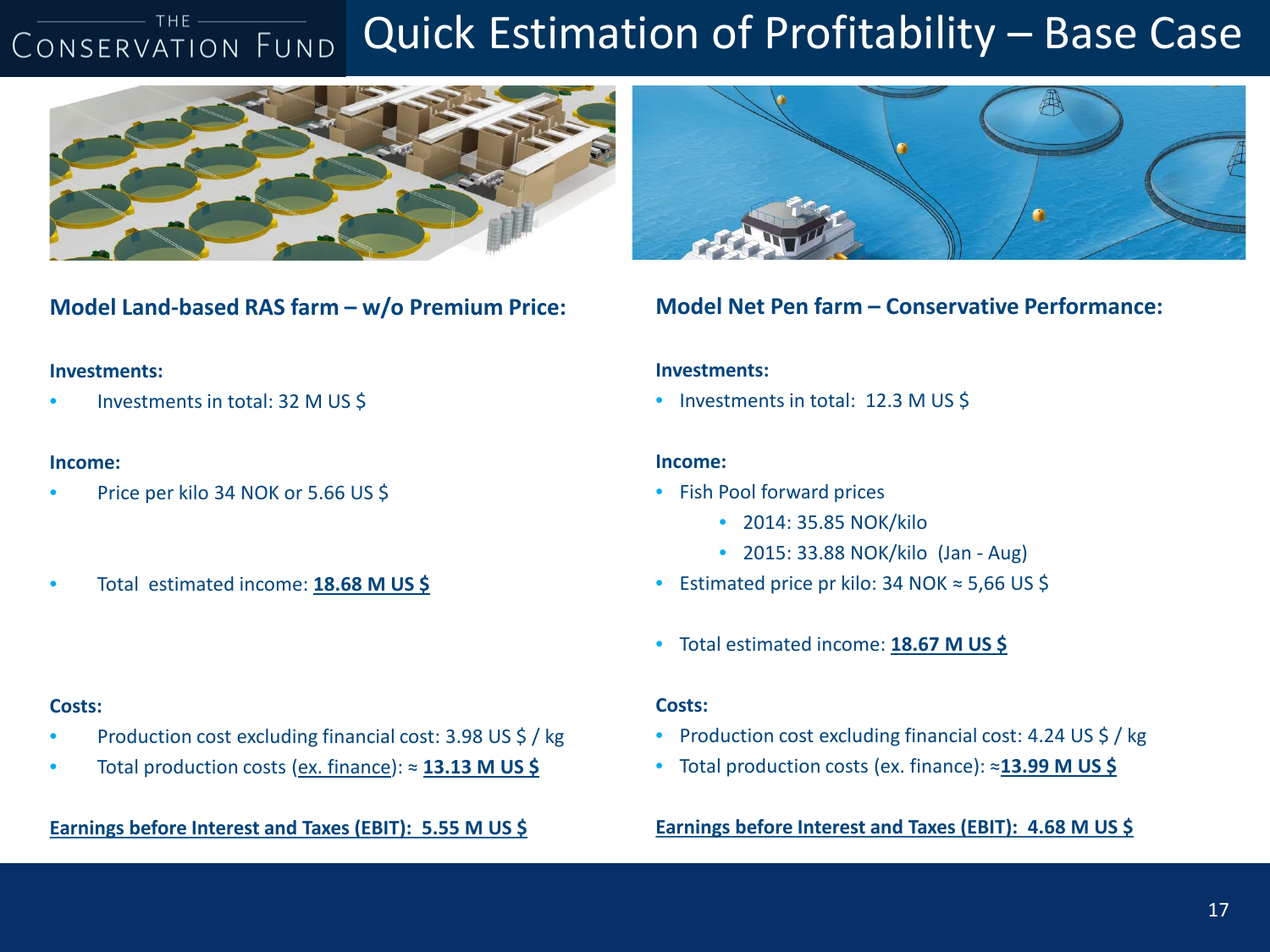#### **THE** Quick Estimation of Profitability – Best Case CONSERVATION FUND



#### **Model Land-based RAS farm – Premium Price: Investments:**

• Investments in total: 32 M US \$

#### **Income:**

- Possibility for a 30% price premium
	- Price per kilo (5.66  $*$  1.3) ≈ 7.36 US \$

• Total estimated income: **24.29 M US \$**

#### **Costs:**

- Production cost excluding financial cost: 3.98 US \$/kg
- Total production costs (ex. finance): ≈ **13.13 M US \$**

**Earnings before Interest and Taxes (EBIT): 11.16 M US \$**



#### **Model Net Pen farm – High Performance: Investments:**

• Investments in total: 12.3 M US \$

#### **Income:**

- Fish Pool forward prices
	- 2014: 35.85 NOK/kilo
	- 2015: 33.88 NOK/kilo (Jan Aug)
- Estimated price per kilo: 34 NOK ≈ 5.66 US \$
- Total estimated income: **18.67 M US \$**

#### **Costs:**

- Production cost excluding financial cost: 4.00 US \$/kg
- Total production costs (ex. finance): ≈ **13.20 M US \$**

**Earnings before Interest and Taxes (EBIT): 5.47 M US \$**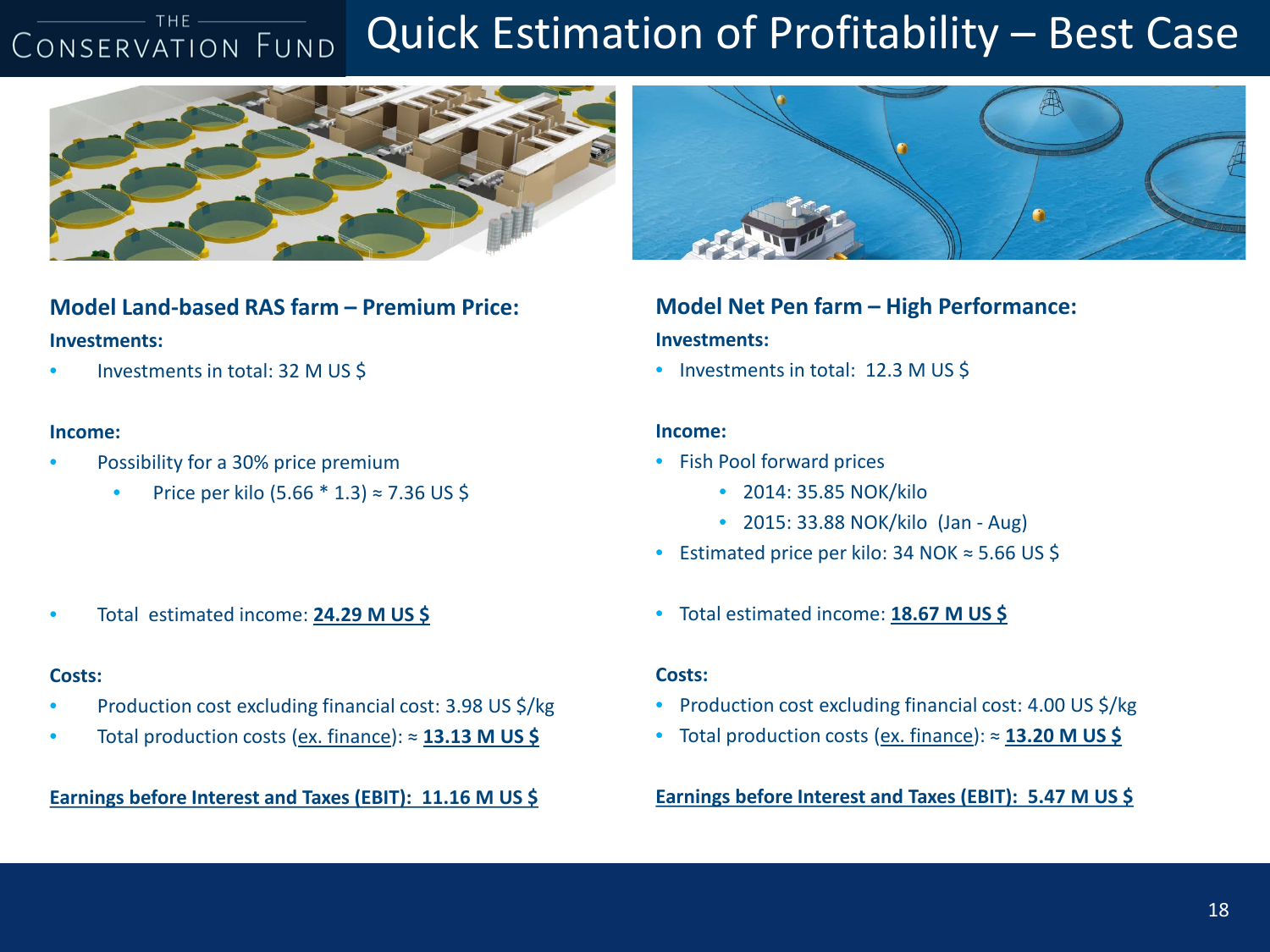#### $-$  THE  $-$ CONSERVATION FUND

### Cash Flow Assumptions



#### **Model Land-based RAS farm**

- Salary: ≈ 1,575,000 US \$ / year
- Electricity: **≈** 21.5 mWh
	- Cost per kWh: 0.05 US \$
- Oxygen: **≈** 3,000 M.tons
	- Cost per kilo: 0.2 US \$
- Bicarb: **≈** 862 M.tons.
	- Cost per kilo: 0.35 US \$
- Feed: 1.50 US \$ per kilo
- $Eggs: \approx 1.2$  million
	- Cost: 0.30 US \$ each
- Management: 500,000 US \$ / year
- Primary processing:
	- Salary: 375,000 US \$ / year
		- 10 persons
		- Other cost included in the total calculation
- Price per kilo HOG: 5.45 8.77 US \$



#### **Model Net Pen farm**

- Salary: ≈ 750,000 US \$ / year
- Primary processing ≈ 0.38 US \$ / kilo HOG
- Well boat 0.92 US \$ / kilo HOG (includes smolt and slaughter transport)
- Insurance premium  $\approx$  0.8 % of the value of the biomass
- Feed: 1.48 US \$ per kilo
- Smolts: Conservative performance 1030'/year High performance: 960'/year Cost:  $≈ 1.53 US $ each$
- Other production cost (Ex. Electricity, de-liceing etc.)  $\approx 0.43$ US \$ / kilo HOG
- Price per kilo HOG: 5.45 6.75 US \$
- Licences not depreciated and is sold after 10 years

#### **Both:**

2 % inflation first 6 years; 3 % inflation four last years Value of equipment/buildings etc. set to 0 after ten years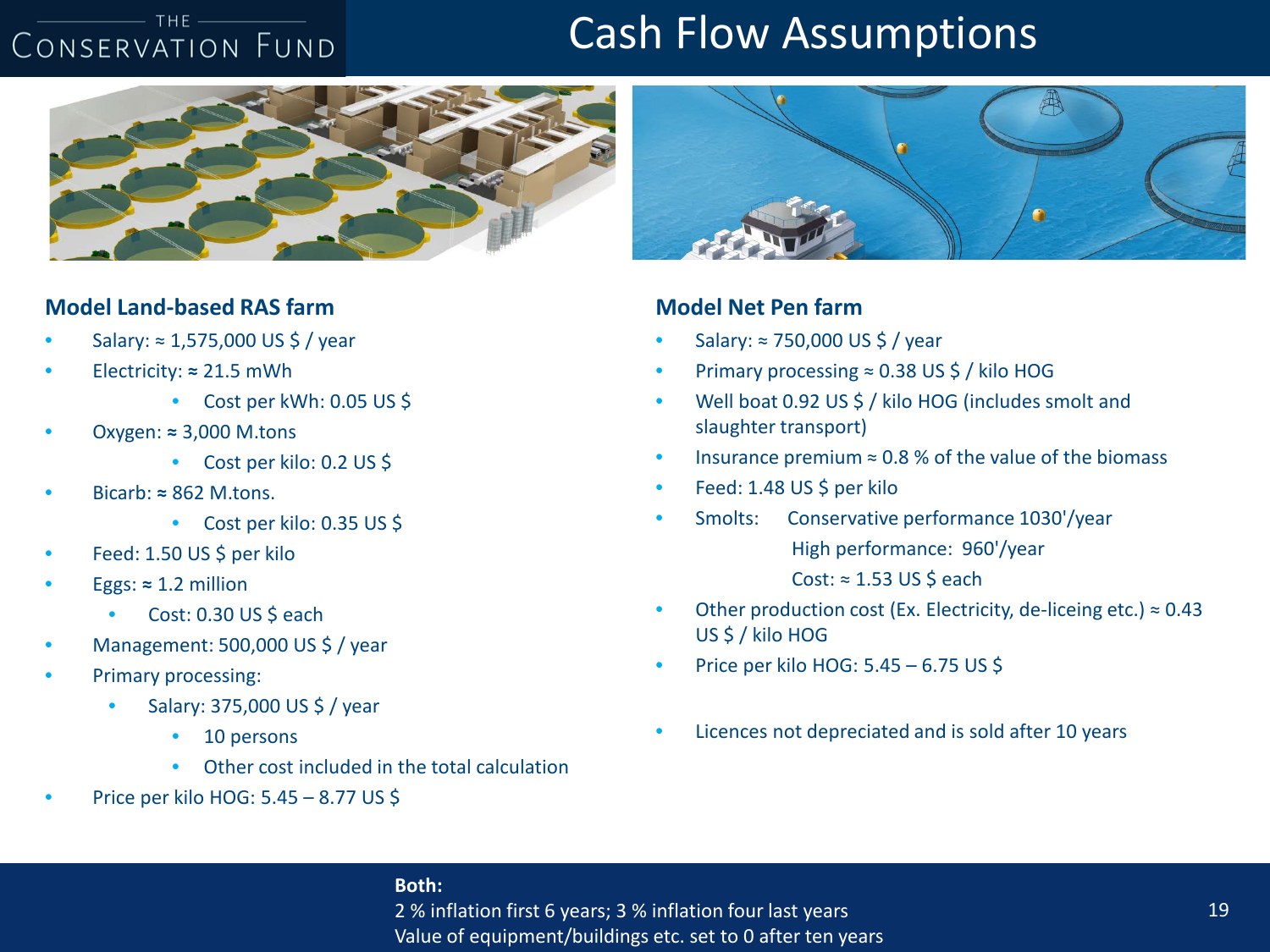#### $THE -$ CONSERVATION FUND

### Ten Year Cash Flow

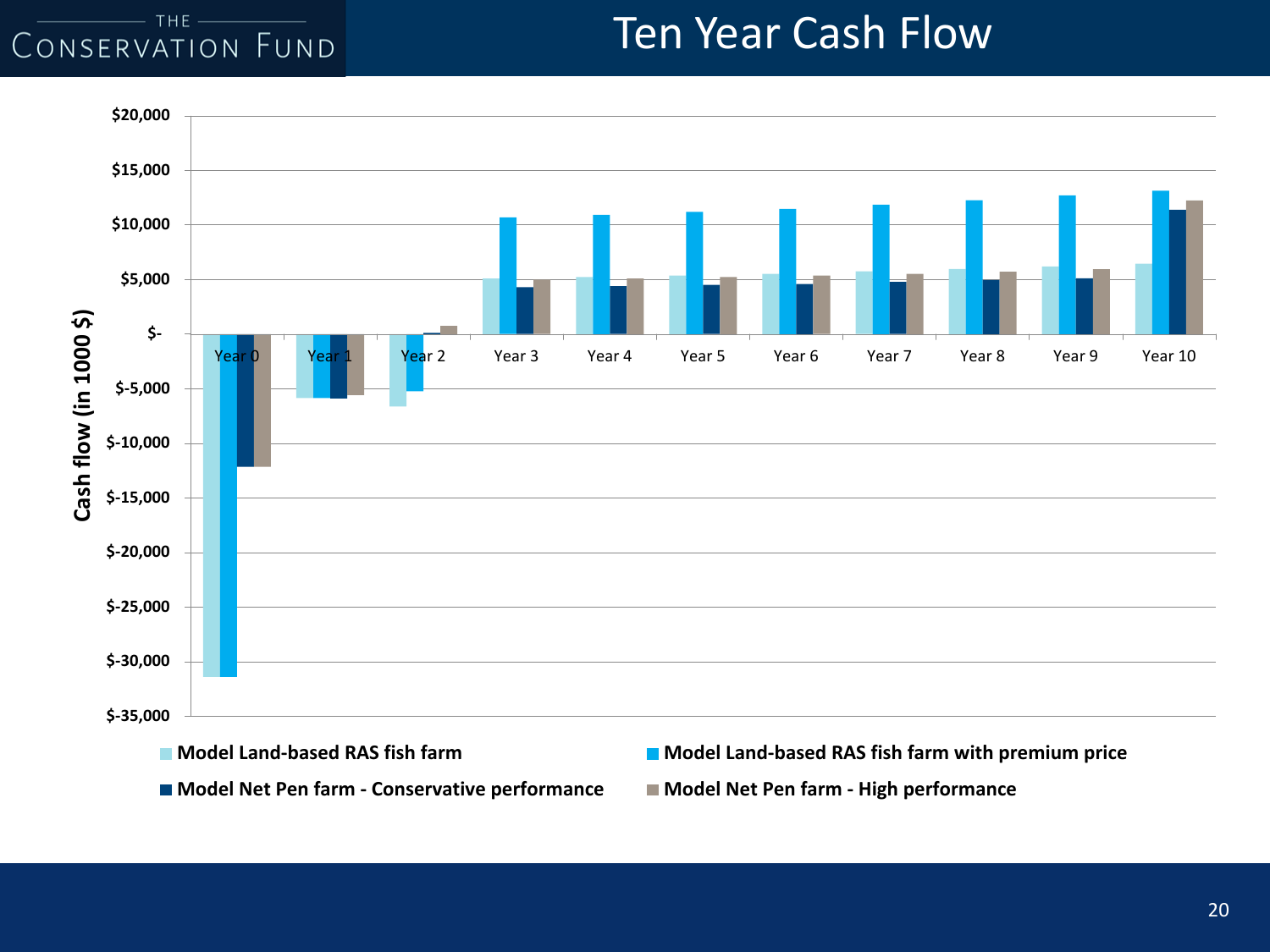### Net Present Value Analysis

• Rate of return calculated to 8.91 %. (6 % loan interest, 28 % tax, 27.23 % required return on equity before tax, 30/70 private equity/loan)

| <b>Risk free return</b>                            | 3.23%   |
|----------------------------------------------------|---------|
| <b>Commercial risk</b>                             | 10 %    |
| <b>Financial risk</b>                              | 10 %    |
| <b>Liquidity premium</b>                           | 4%      |
| Required rate of return before tax                 | 27.23 % |
| Tax (28%)                                          | 7.63 %  |
| Estimated required rate of return on equity        | 19.61 % |
|                                                    |         |
| Estimated required rate of return on total capital | 8.91%   |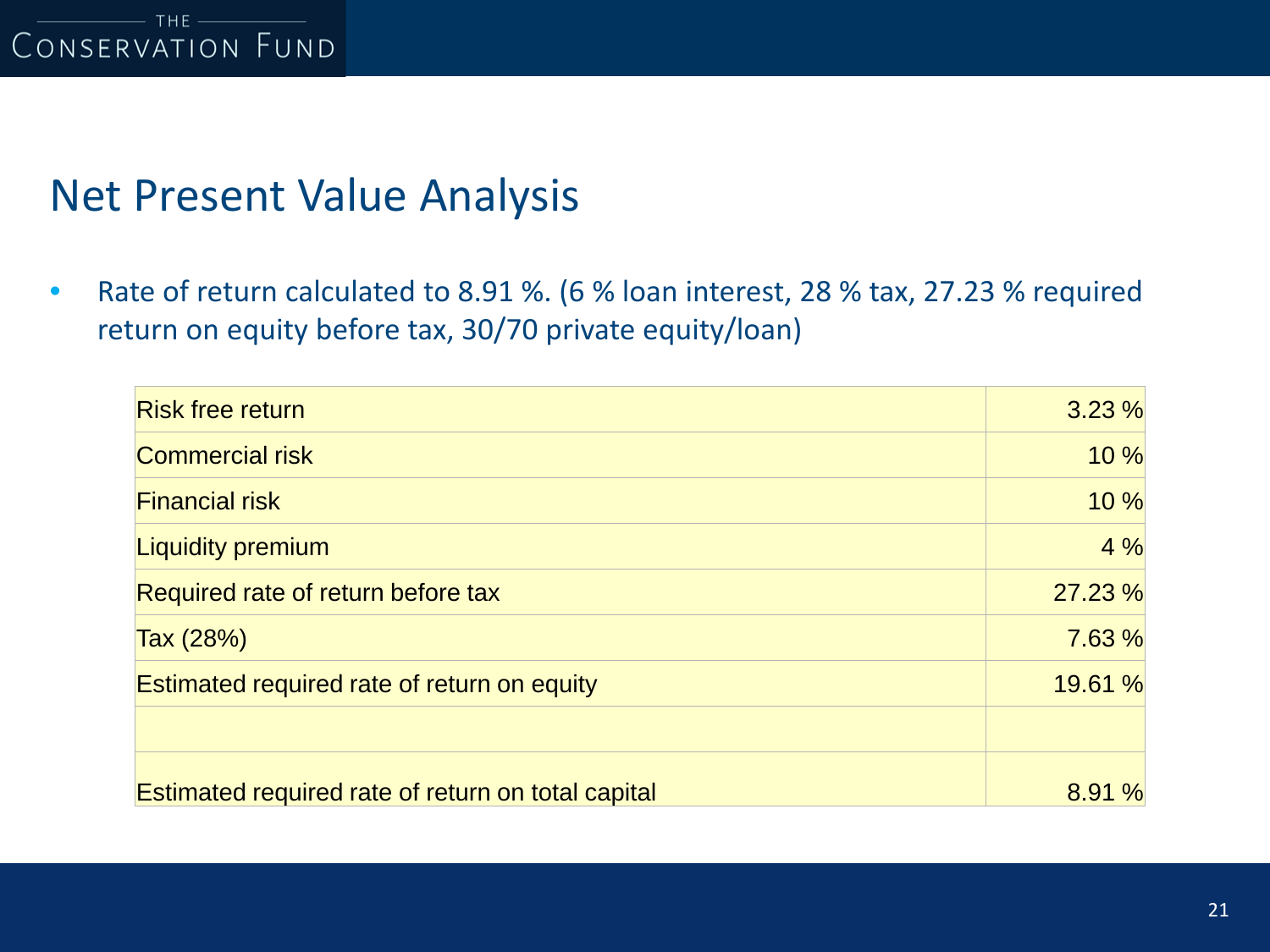

### Net present value at 8.91 % required rate of return

Model Land-based RAS farm:

- NPV:  $-16$  M US \$
- NPV & NO Required Rate of Return: 1,810,000 US \$

Model Land-based RAS farm with premium price

- NPV: 13.33 M US \$
- NPV at 0, at a required rate of return of: **≈ 14.35 %**

Model Net Pen farm - Conservative performance

- NPV: 7 M US \$
- NPV at 0, at a required rate of return of: **≈ 15.07 %**

Model Net Pen farm - High performance

- NPV: 11.39 M US \$
- NPV at 0, at a required rate of return of: **≈ 18.67 %**

**NPV is for 10 years**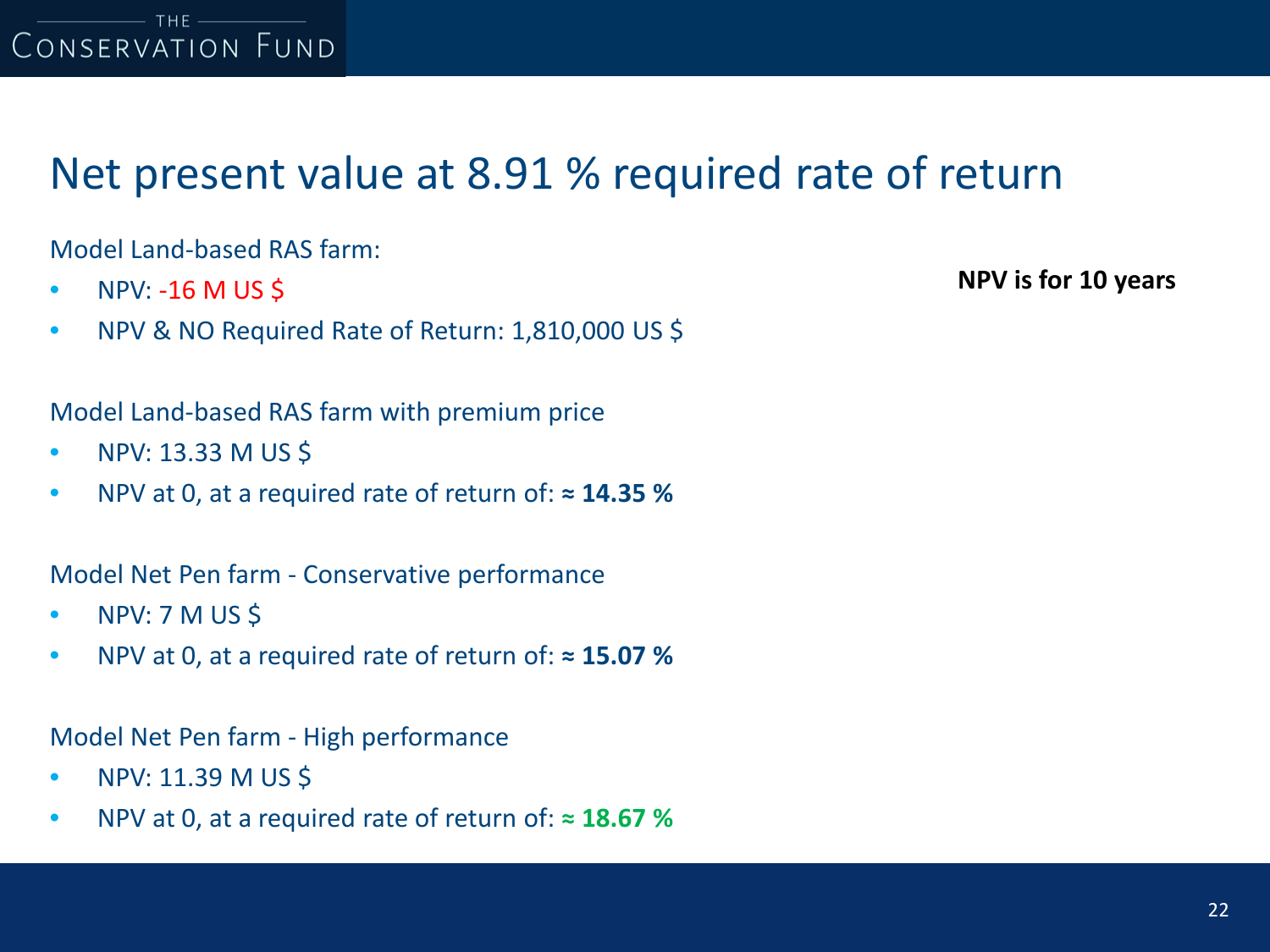### Net present value at 8.91 % required rate of return

Model Land-based RAS farm:

- $\bullet$  NPV: -16 M US S
- NPV & NO Required Rate of Return: 1,810,000 US \$

### Model Land-based RAS farm - Premium Price

- NPV: 13.33 M US \$
- NPV at 0, at a required rate of return of: **≈ 14.35 %**

### Model Net Pen farm - Conservative Performance

- NPV: 7 M US \$
- NPV at 0, at a required rate of return of: **≈ 15.07 %**

#### Model Net Pen farm - High performance

- NPV: 11.39 M US \$
- NPV at 0, at a required rate of return of: **≈ 18.67 %**

**NPV is for 10 years**